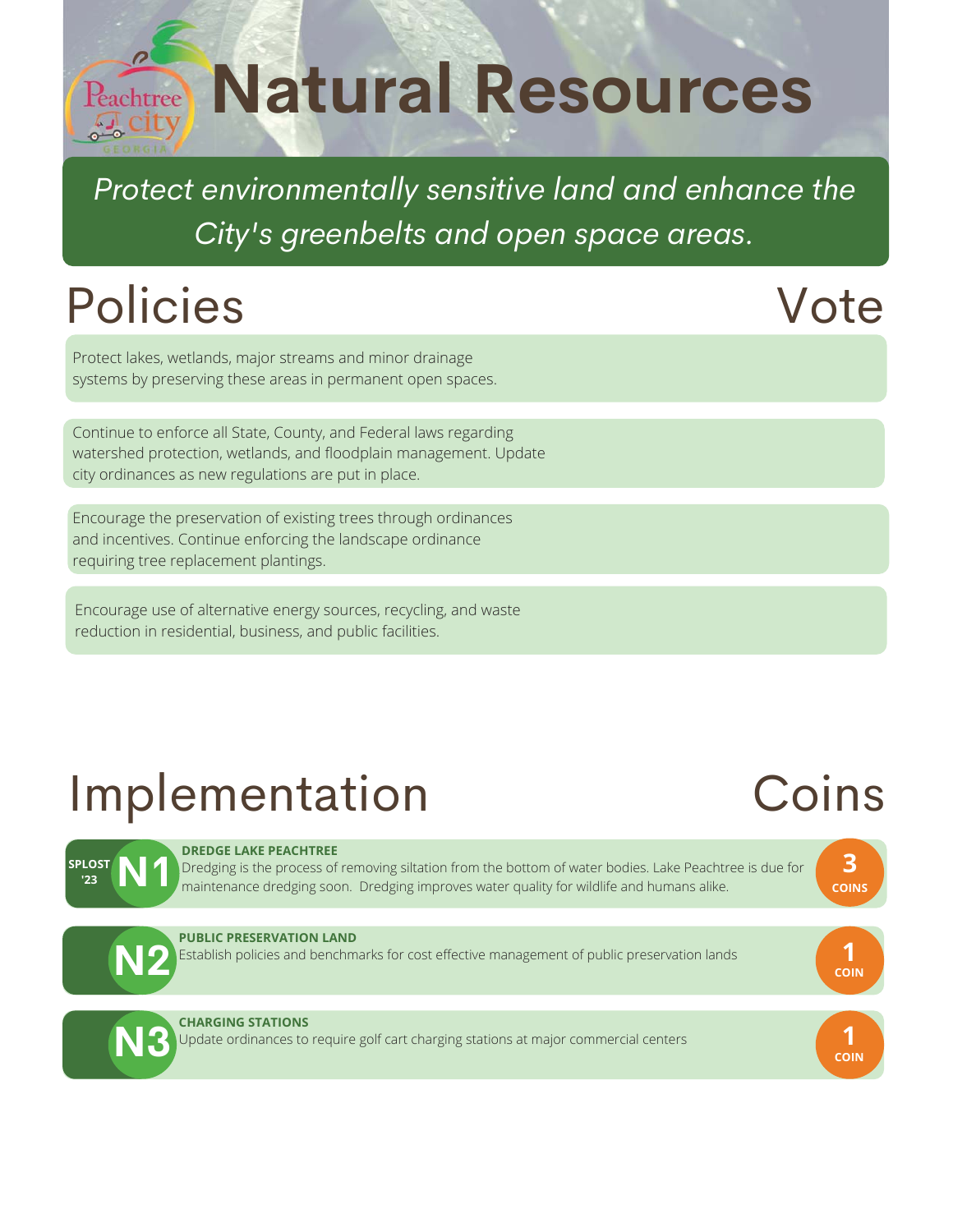

**Land Use**

#### *Develop and redevelop land in the City based on the Village Concept*

### Policies

Promote the location of industrial uses in the industrial park, commercial uses in the Village Centers, and protect the residential character of established neighborhoods.

Discourage any "strip-type" commercial development. Encourage safe, walkable Village Centers that provide spaces for public assembly. Continue using enhanced landscape standards in all places of the City.

Utilize step down residential density so that higher density is located within and next to Village Centers, surrounded by medium density, and stepping down to low density furthest from the Village Center.

Encourage the efficient utilization of public infrastructure to reduce the City's long-term financial responsibilities and the service-delivery impacts created by suburban sprawl.

Encourage the re-investment in property to enhance the tax base.

Continue to utilize modern technology and applications to enhance and improve public understanding of local land use decisions

# Implementation

#### Coins

**1 COIN**

**1 COIN**

**1 COIN**

Vote



#### **SMALL AREA PLANS**

Create sub-area plans for portions of the City identified for possible redevelopment and/ or Village Centers. Include robust public participation in developing the plans.



**L3**

#### **ZONING OVERLAY**

Create a Village Center zoning overlay. Include robust public participation in developing the standards.



#### **ANNEXATION STUDY**

Update the 2014 Annexation Study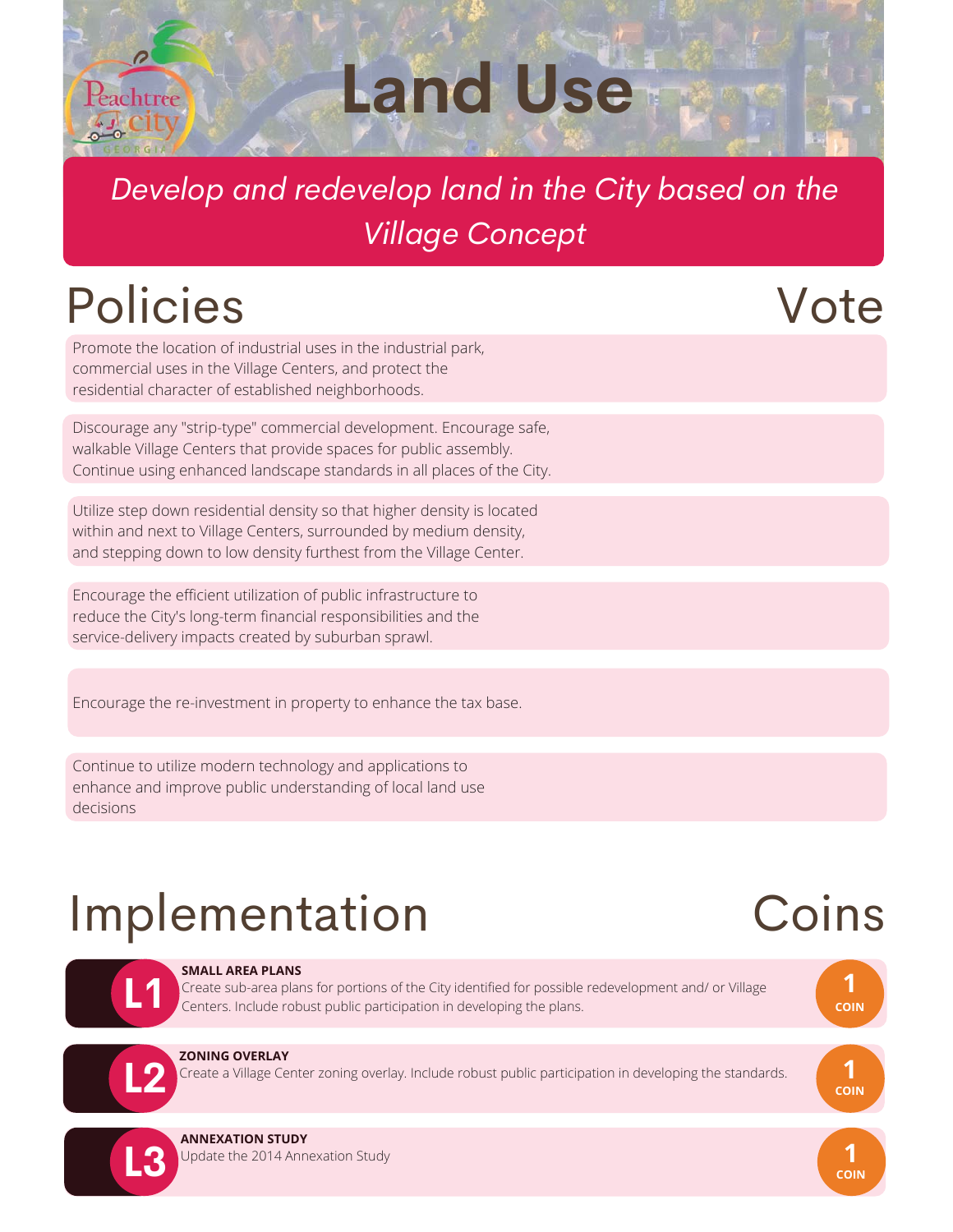# **Economic Development**

*Maintain a diversified economy that encourages high paying jobs while protecting our environmental quality.*

# Policies

#### Vote

Encourage development of high quality local jobs suitable for our residents.

Work closely with the local chamber of commerce, the Fayette County Development Authority, citizens, and developers in promoting the City as an attractive area for international and high tech corporations.

Ensure adequate and modern infrastructure is in place that can accommodate new and existing businesses. Encourage Broadbandfix this wording.

Work with the local Board of Education, the University System of Georgia, technical schools, and continuing education providers to provide high quality educational facilities in the City.

Work towards reducing the tax burden on residents by shifting the tax base towards industrial uses located in the industrial park and commercial uses located in Village Centers.

Explore incentives, programs, and facilities that encourage appropriate economic development while balancing the long term impacts to the City's financial liability.

# Implementation

#### Coins



#### **PARTNERSHIPS**

Continue to partner with Fayette County Development Authority to recruit and retain employers of highpaying jobs appropriate for Peachtree City.



# **E2**

#### **MARKET STUDY**

Plan and budget to update City-wide market study every 5 years as part of the Comprehensive Plan updates.





#### **STRATEGIC PLAN**

Create an Economic Development Strategic Plan. Explore mechanisms for creating or supporting a local business incubator with small business resource assistance. Explore funding a retail recruitment broker.

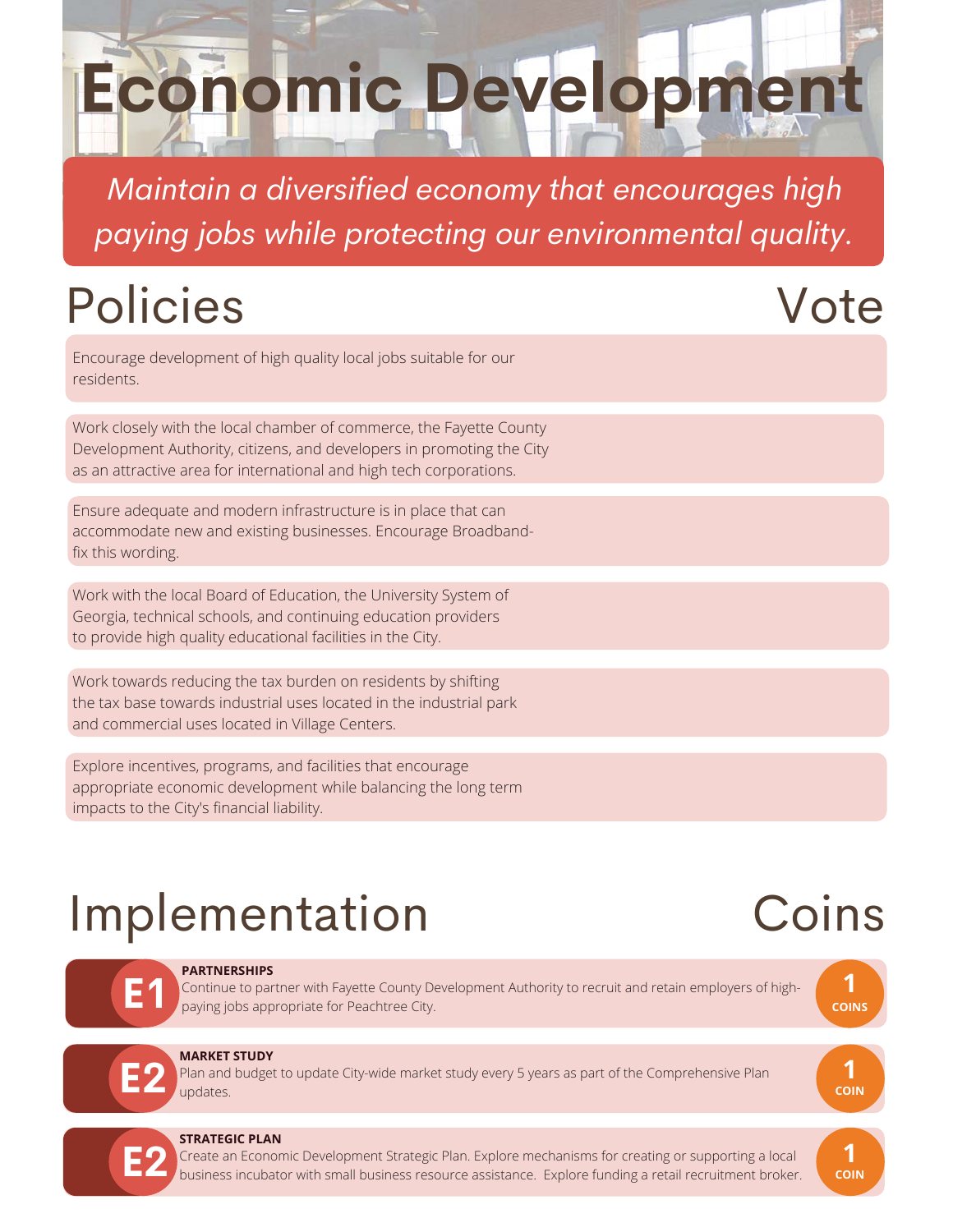*Provide a broad range of housing opportunities to meet the needs of residents of all life stages and abilities.*

**Housing**

# Policies

Peachtree

Encourage housing options that accommodate aging in place, working from home, and multi-generational families while protecting the residential character of established neighborhoods.

Promote the availability of senior living accommodations. Balance dense residential with greenbelts, parks and civic plazas.

Encourage reinvestment in homes and property. Promote maintenance of and improvements to existing homes to ensure stable, safe, and healthy neighborhoods.

Continue to monitor the housing needs of our residents as well as the housing needs for local business employers.

#### Implementation

#### **PROPERTY MAINTENANCE**

Continue to enforce property maintenance codes. Explore options for adding additional standards such as regulation of outdoor storage, long-term use of tarps, and others.



**H1**

#### **USE TECHNOLOGY**

Integrate GIS into Code Enforcement Case Management software. Identify and monitor for any concentrations of property rehabilitation cases.



#### **UPDATE GUEST HOUSE ORDINANCE**

Update accessory dwelling ordinance to allow broader participation and permit owner-occupied residency.

#### Coins

**1 COIN**

**1 COIN**

**1 COIN**

#### Vote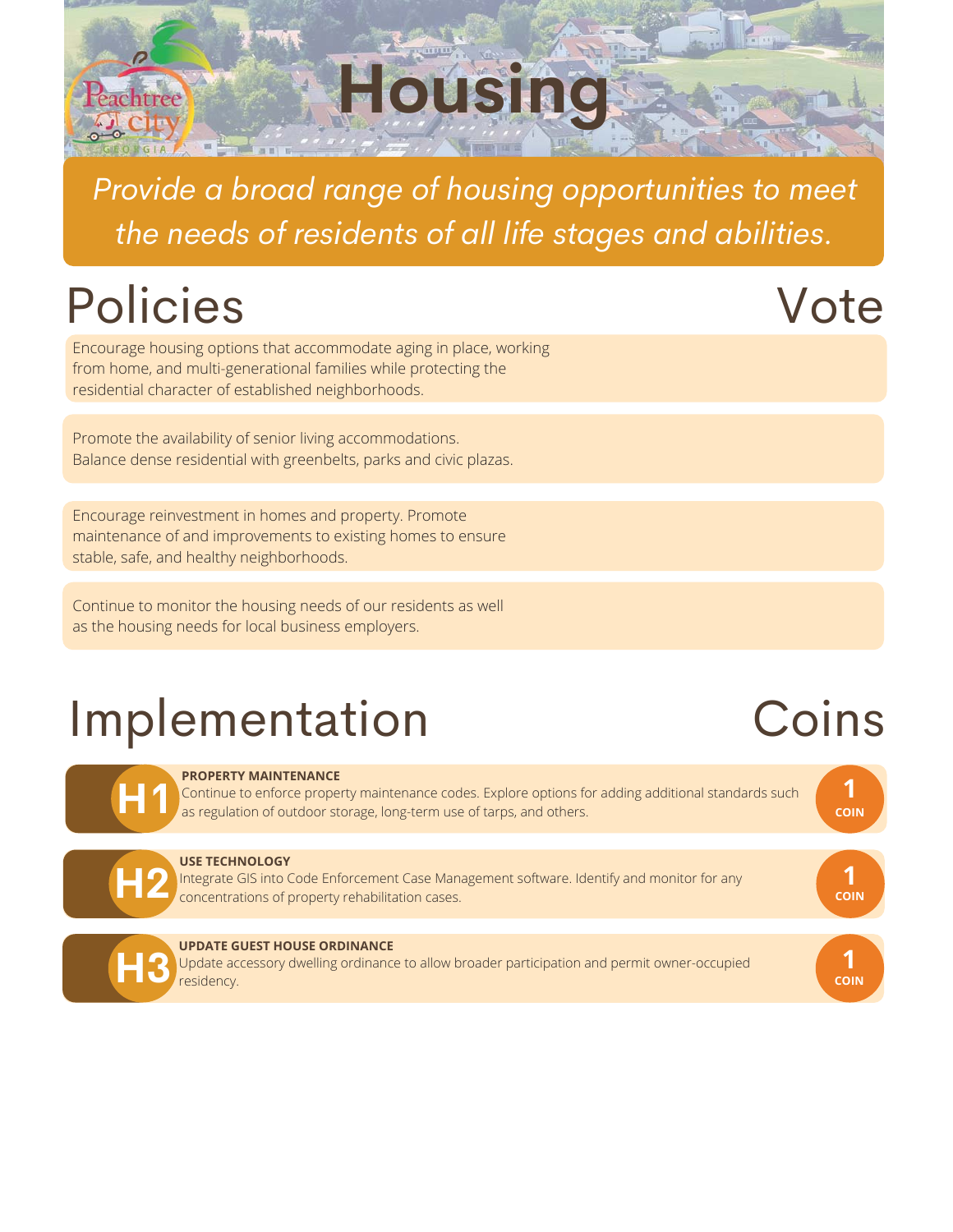# **Transportation** Peachtree

*Establish and maintain a comprehensive transportation system that provides safe circulation.*

# Policies

Continue to partner with surrounding counties and cities as well as State and Regional partners to develop transportation solutions that enhance and preserve our city's quality of life.

Continue to maximize the utilization of public road infrastructure by limiting direct driveway access to arterial and collector roads. Encourage and require inter-parcel connections wherever possible.

Encourage alternative modes of transportation such as walking, bicycling, and golf carts. Provide a comprehensive network of multiuse paths connecting all the villages and neighborhoods of the City.

Require the construction of planned paths and roads in new development and redevelopment.

### Implementation Coins



Vote

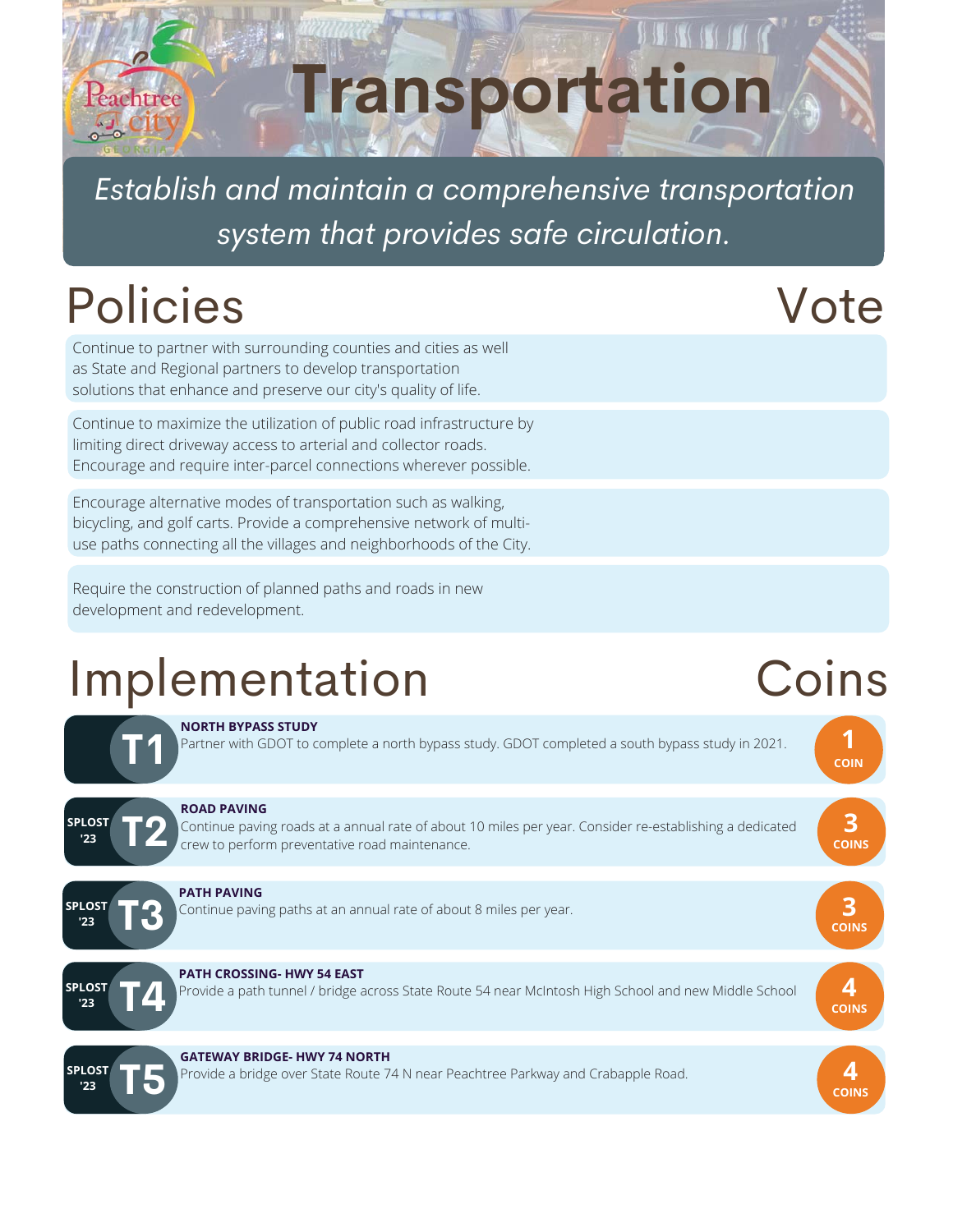

*Promote a sense of community by providing family oriented activities and quality recreational facilities.*

# Policies

Vote

Maintain all parks and recreational facilities at the same high standards that exist today.

Provide quality programs and facilities while continuing to be stewards of public taxpayer funds. Consider long-term financial responsibilities of all new facilities and programs.

Provide a broad range of programs and facilities to meet the demands of our diverse population. Monitor changing uses of facilities and demands of our residents.

Encourage citizen participation and input in the development of new or changing facilities and programs.

# Implementation Coins

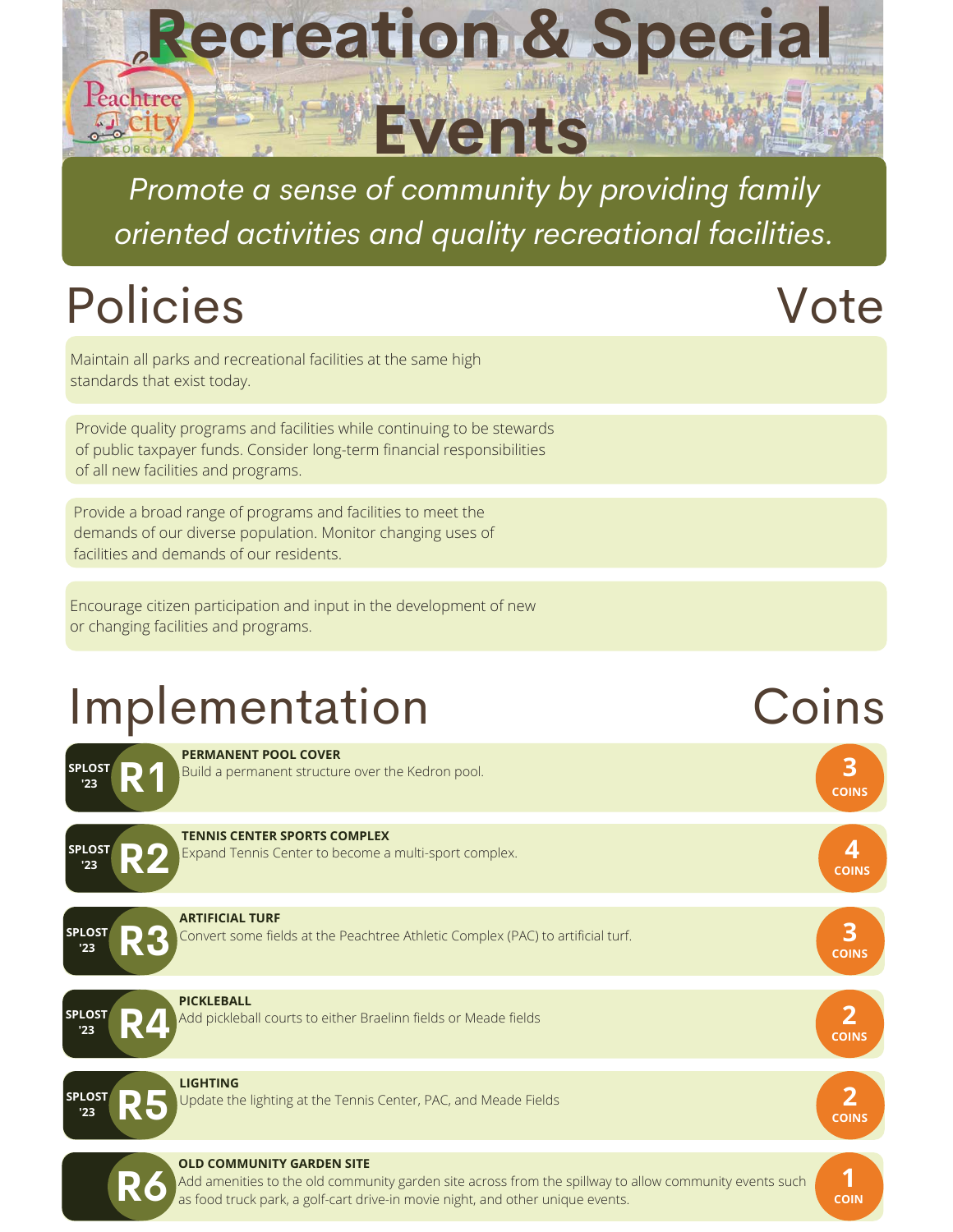#### *Provide a safe and healthy community by providing high quality public safety and emergency response services.*

**Public Safety** 

# Policies

Peachtree

Continually strive to build trust and protect the rights of our citizens while reducing all types of crime within the City.

Provide quality emergency services through community education, prevention, and effective emergency response.

Maintain a staff of certified professionals through continuing education opportunities and career development programs.

Use best practices and national standards to ensure our citizens continue to recieve high quality services.

# Implementation



**WILKSMOOR FIRE STATION**

Build a new station to improve the service level of the underserved areas on the west side of the city.



#### **REFURBISH NEELY STATION ON PEACHTREE PARKWAY AND HWY 54**

This station is one of the oldest station and is over 40 years old. Modernize facilities and provide a multiuse space for community events and for displaying the historical truck.



**EAST SIDE QUICK RESPONSE STATION**<br>Locate a Quick Response station on the east side of the city near the new Middle School to improve the service level of underserved areas on the east side of the city.



#### **ENHANCE SECURITY AT PUBLIC PARKS**

Continue deploying tag readers and cameras at public parks and parking lots to deter crime and improve enforcement.

#### Vote

Coins

**4 COINS**

**2 COINS**

**COINS**

**1 COIN**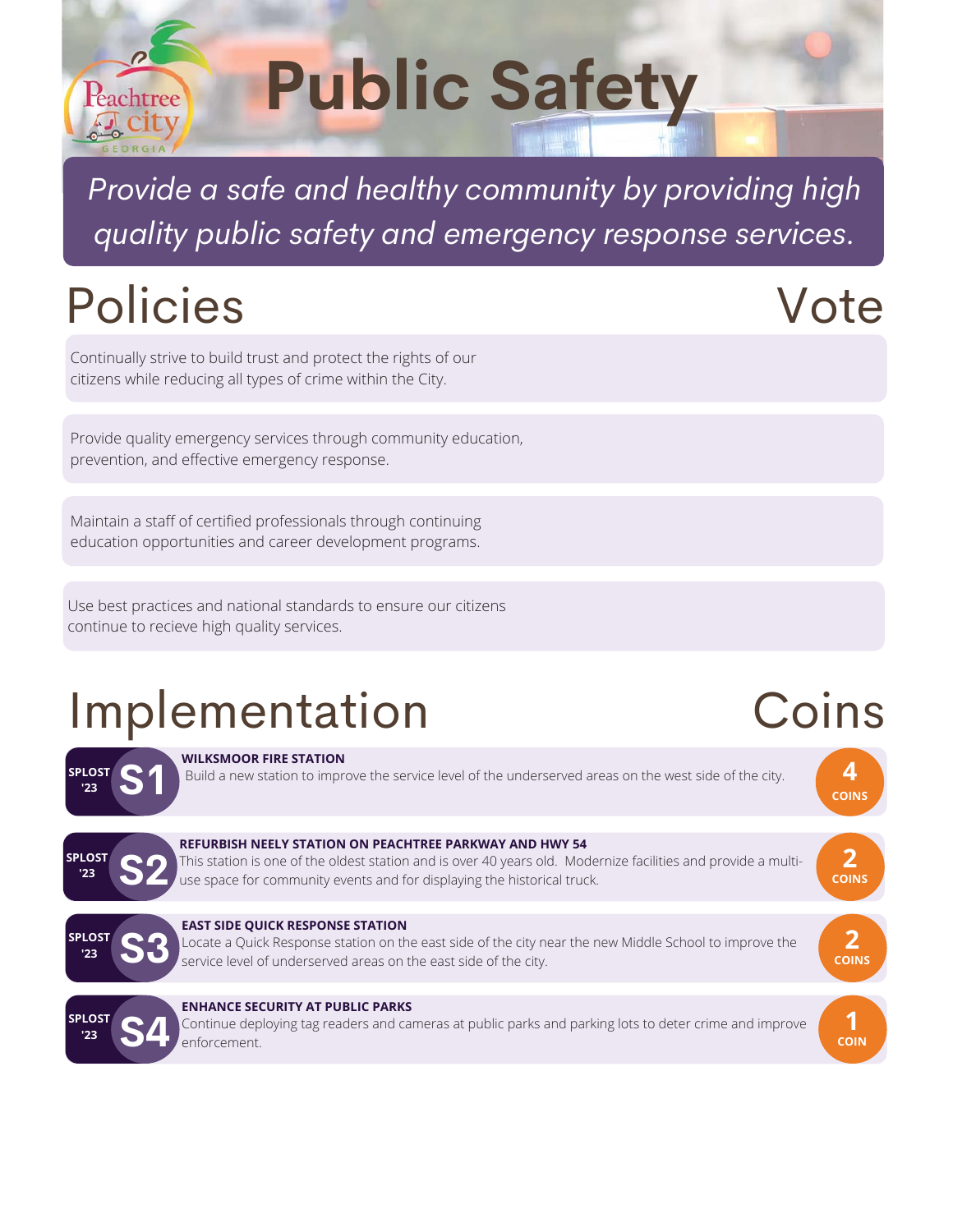# **Community Services**

*Continue to provide quality services to all areas of the City will ensuring long-term fiscal resilience*

# Policies Vote

Maintain municipal buildings, grounds and facilities to the same high standard as exists today. Budget for the long-term maintenance and liability of all existing and new City facilities.

Utilize technology to provide quality service in an efficient manner. Technology should improve internal operations while at the same time allow online public reporting and tracking.

Continue to improve communications with our citizens and businesses. Encourage participation from all citizens, including seniors, minorities, families, and youth.

Continue to monitor the service needs of residents regarding waste pickup, yard debris, recycling, and others as they arise. Continue to support the partnership with Keep Peachtree City Beautiful.

Provide a high quality public library with a robust catalog of media materials, community events and programs, and online resources.

# Implementation

**CITY HALL**

#### **SPLOST '23 C1**

Refurbish City Hall and resolve foundation issues.



#### Continue partnership with KPTCB **KEEP PEACHTREE CITY BEAUTIFUL**



#### **PUBLIC ENGAGEMENT SPECIALIST**

Hire a full-time public engagement specialist to organize city volunteers; coordinate speaking events with **<sup>1</sup> C3 COIN** ocal schools, rotary, and home owner associations; and attend public events to communicate city news.

### Coins

**3 COINS**

**1 COIN**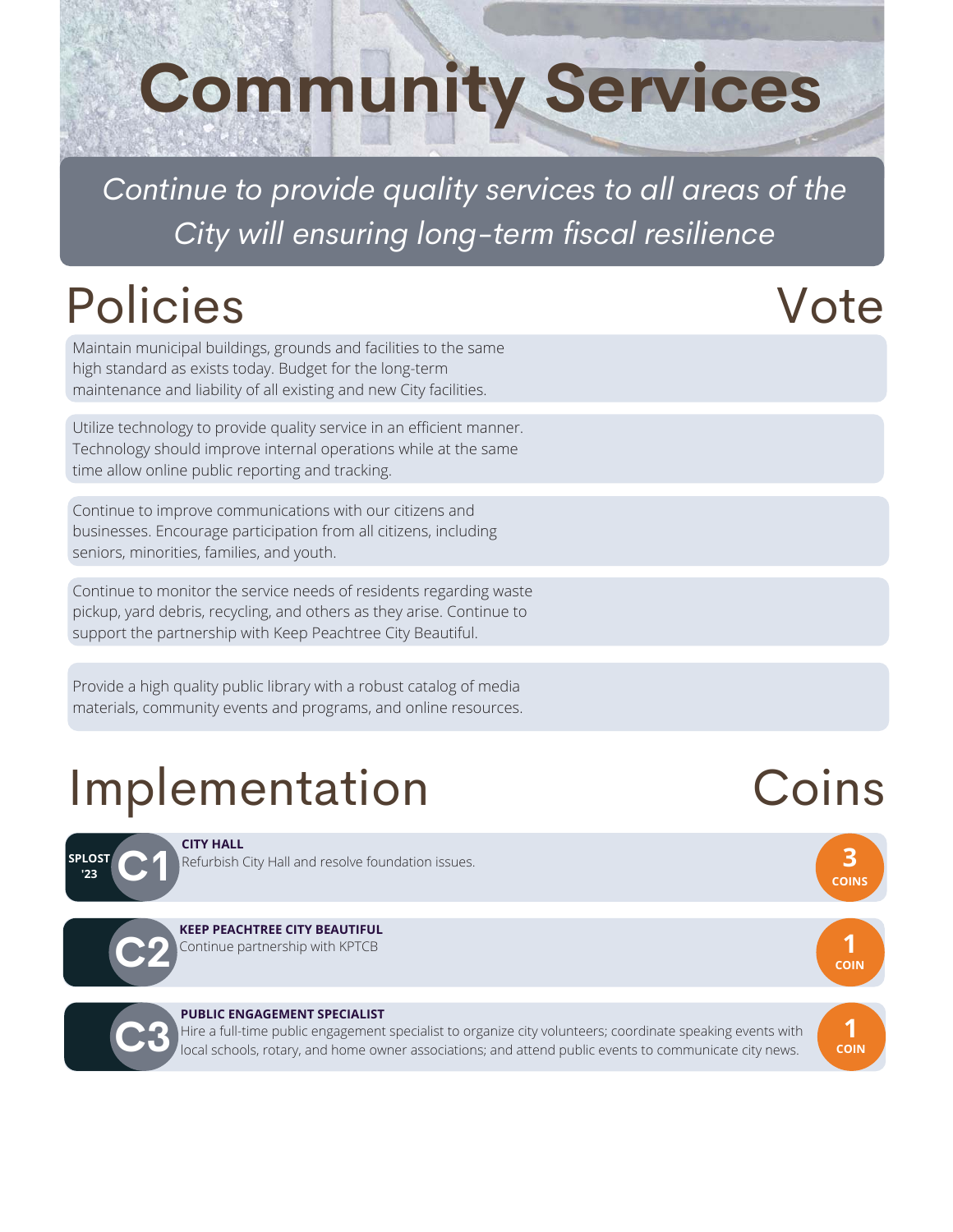#### **Directions** Peachtree  $4 - 6$

#### *We need to hear from you! Follow these directions to have your voice heard.*

# Policies

#### Vote

Policy statements listed here. These statements are purposefully broad and aspirational. Most of them are from the current plan, but a few are new based on public comments received to date.

Policy statements listed here. These statements are purposefully broad and aspirational. Most of them are from the current plan, but a few are new based on public comments received to date.



Place a sticker if you support

#### Implementation

#### Coins